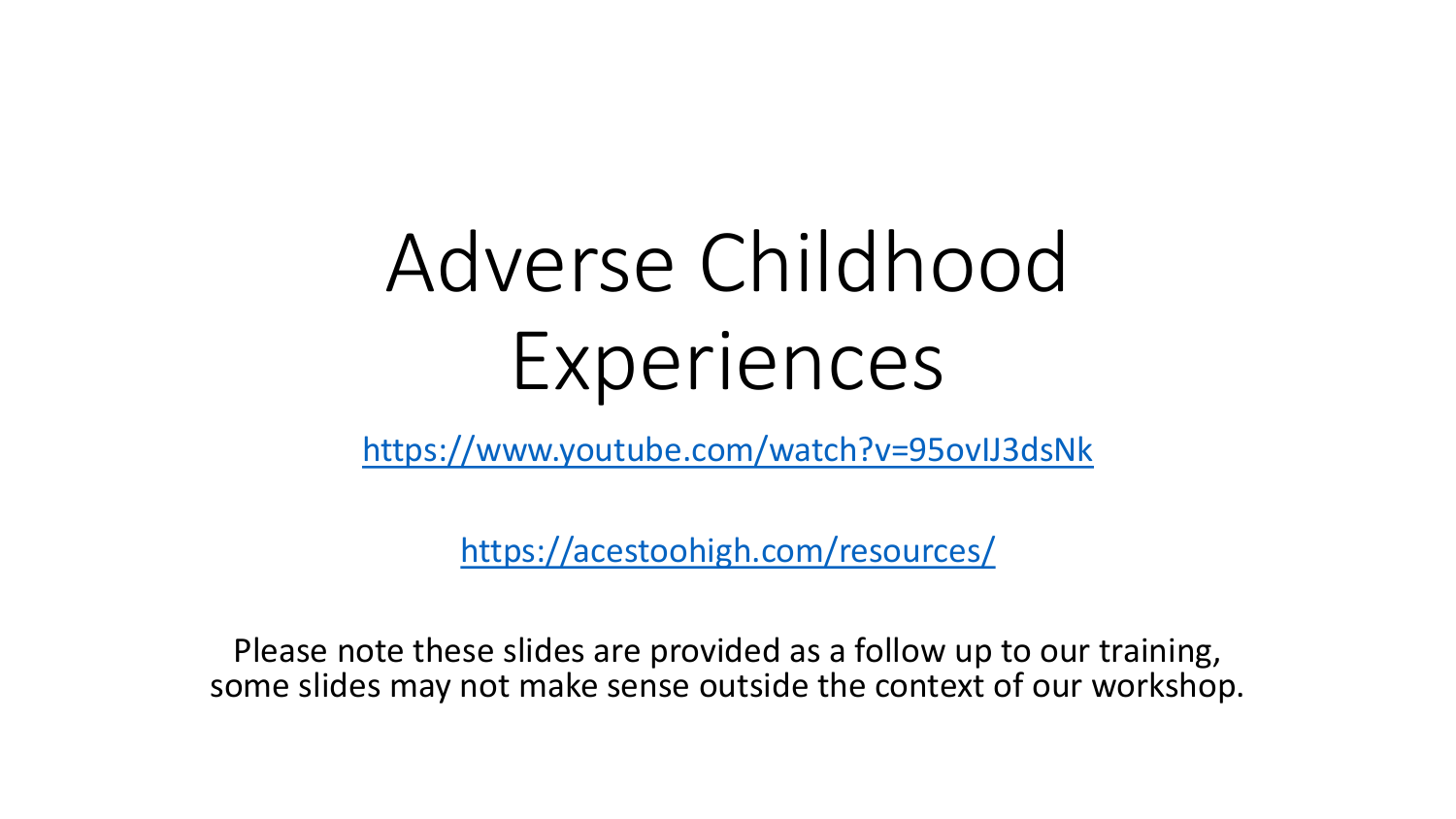#### What is your ACE Score?

- **What's Your ACE Score? (and, at the end, What's Your Resilience Score?)**
- There are 10 types of childhood trauma measured in the ACE Study. Five are personal — physical abuse, verbal abuse, sexual abuse, physical neglect, and emotional neglect. Five are related to other family members: a parent who's an alcoholic, a mother who's a victim of domestic violence, a family member in jail, a family member diagnosed with a mental illness, and the disappearance of a parent through divorce, death or abandonment. Each type of trauma counts as one. So a person who's been physically abused, with one alcoholic parent, and a mother who was beaten up has an ACE score of three.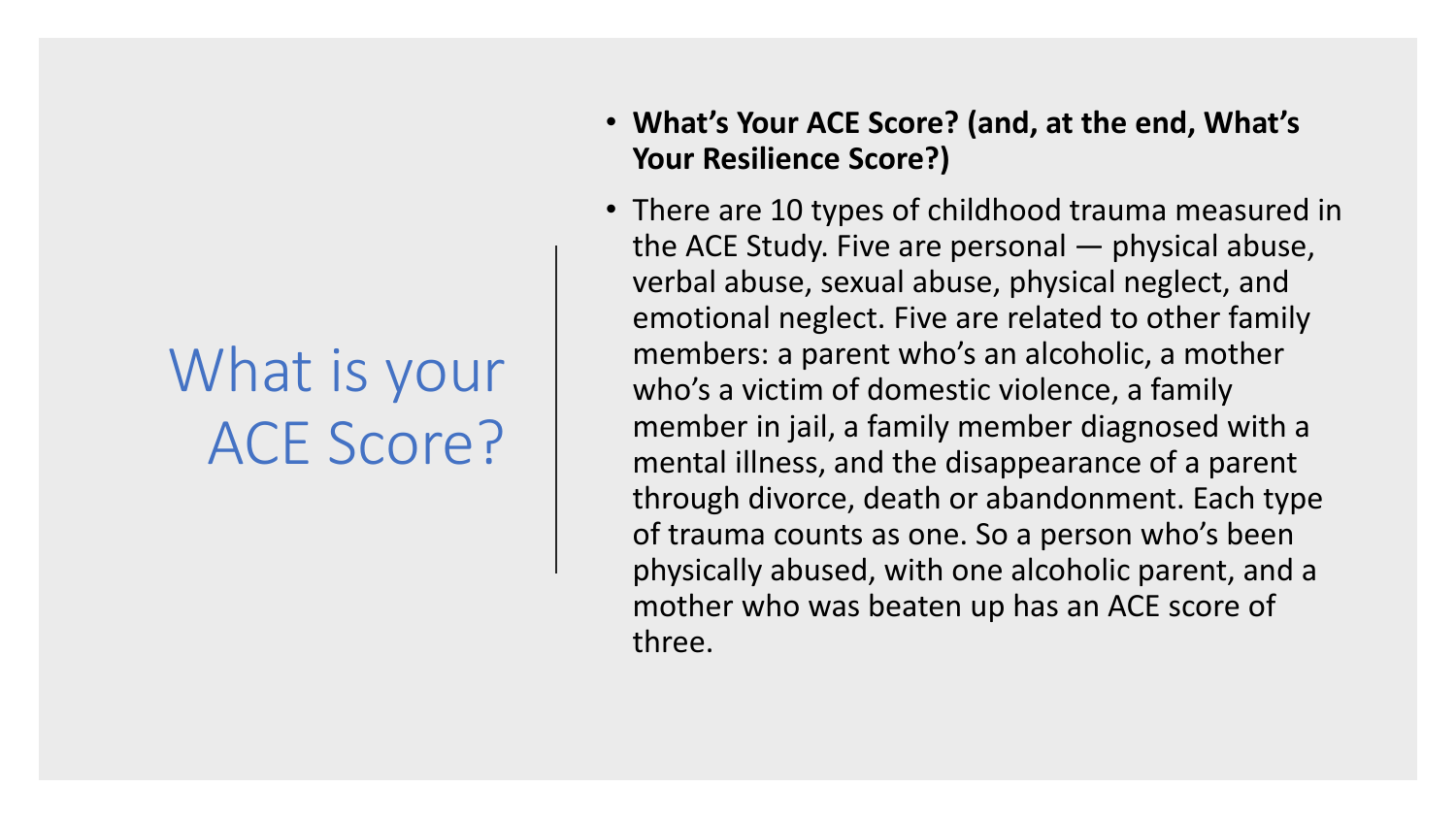## Many Types of Childhood Trauma

• **There are, of course, many other types of childhood trauma — racism, bullying, watching a sibling being abused, losing a caregiver (grandmother, mother, grandfather, etc.), homelessness, surviving and recovering from a severe accident, witnessing a father being abused by a mother, witnessing a grandmother abusing a father, involvement with the foster care system, involvement with the juvenile justice system, etc. The ACE Study included only those 10 childhood traumas because those were mentioned as most common by a group of about 300 Kaiser members; those traumas were also well studied individually in the research literature.**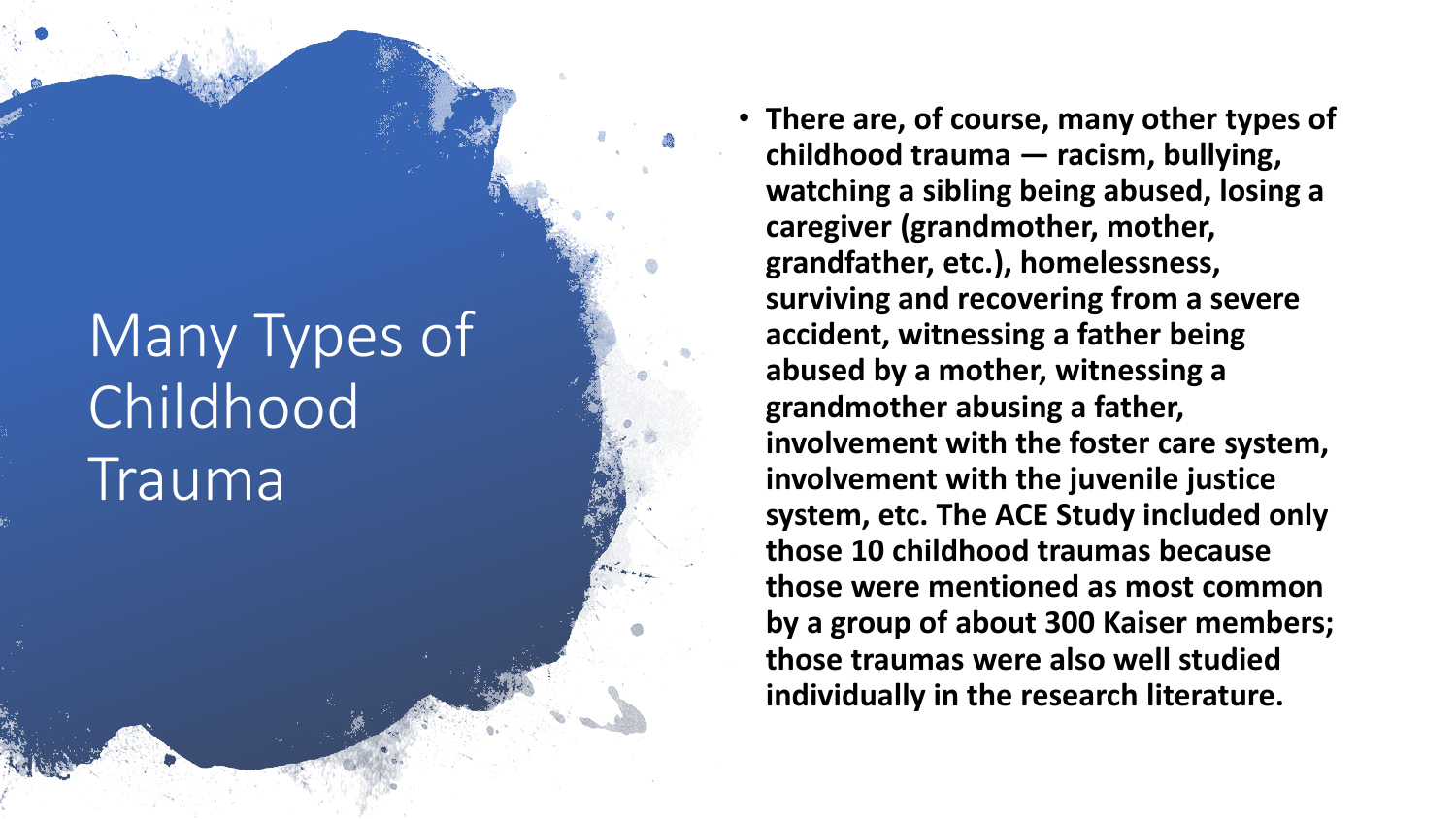Prior to your 18th birthday:

Did a parent or other adult in the household often or very often… Swear at you, insult you, put you down, or humiliate you? or Act in a way that made you afraid that you might be physically hurt? No\_\_\_If Yes, enter 1 *\_***\_**

Did a parent or other adult in the household often or very often… Push, grab, slap, or throw something at you? or Ever hit you so hard that you had marks or were injured? No\_\_\_If Yes, enter 1 *\_***\_**

Did an adult or person at least 5 years older than you ever… Touch or fondle you or have you touch their body in a sexual way? or Attempt or actually have oral, anal, or vaginal intercourse with you? No\_\_\_If Yes, enter 1 *\_***\_**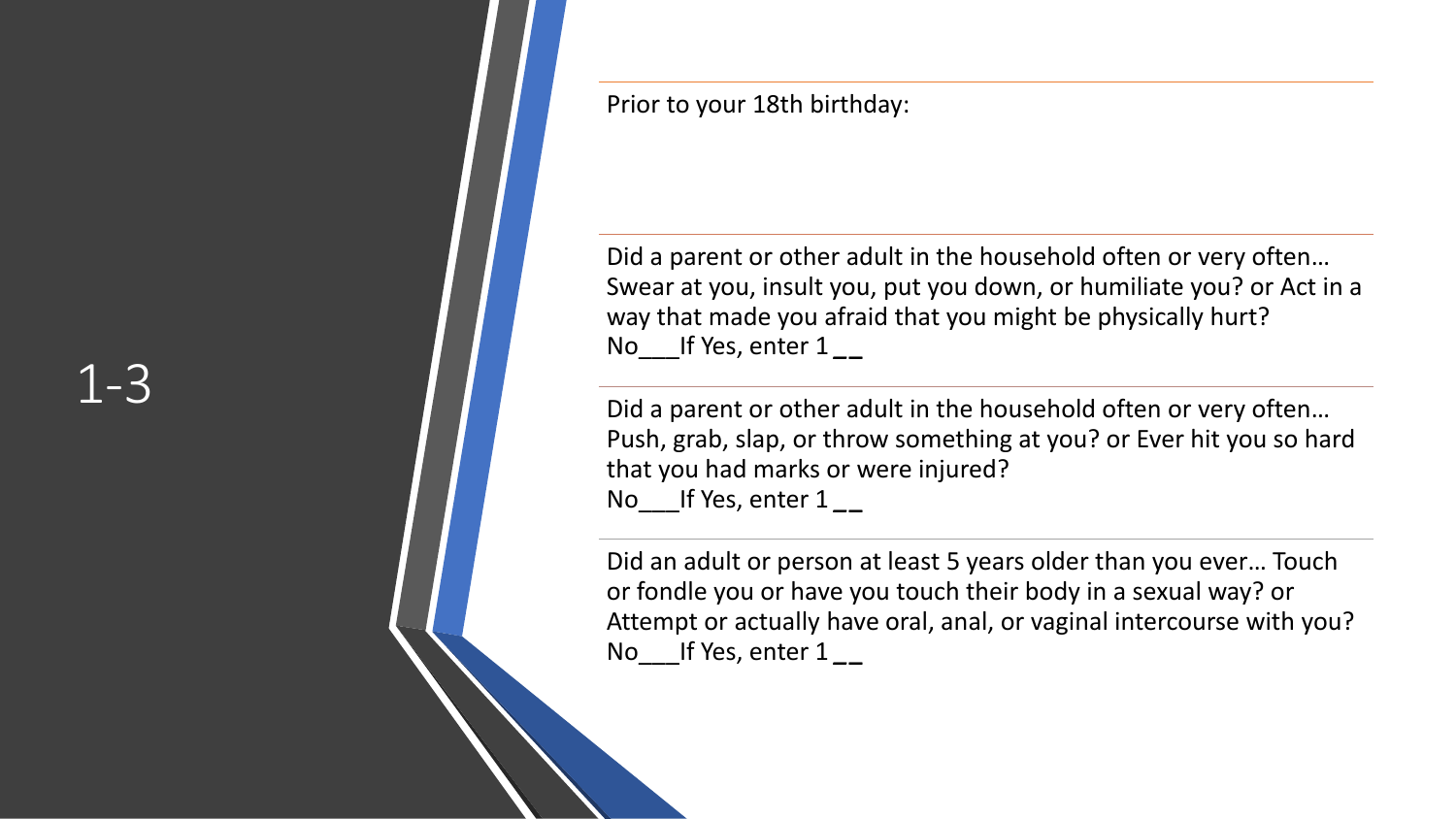Did you often or very often feel that … No one in your family loved you or thought you were important or special? or Your family didn't look out for each other, feel close to each other, or support each other? No\_\_\_If Yes, enter 1 *\_* **\_**

Did you often or very often feel that … You didn't have enough to eat, had to wear dirty clothes, and had no one to protect you? or Your parents were too drunk or high to take care of you or take you to the doctor if you needed it? No\_\_\_If Yes, enter 1 *\_* **\_**

Were your parents ever separated or divorced? No\_\_\_If Yes, enter 1 *\_* **\_**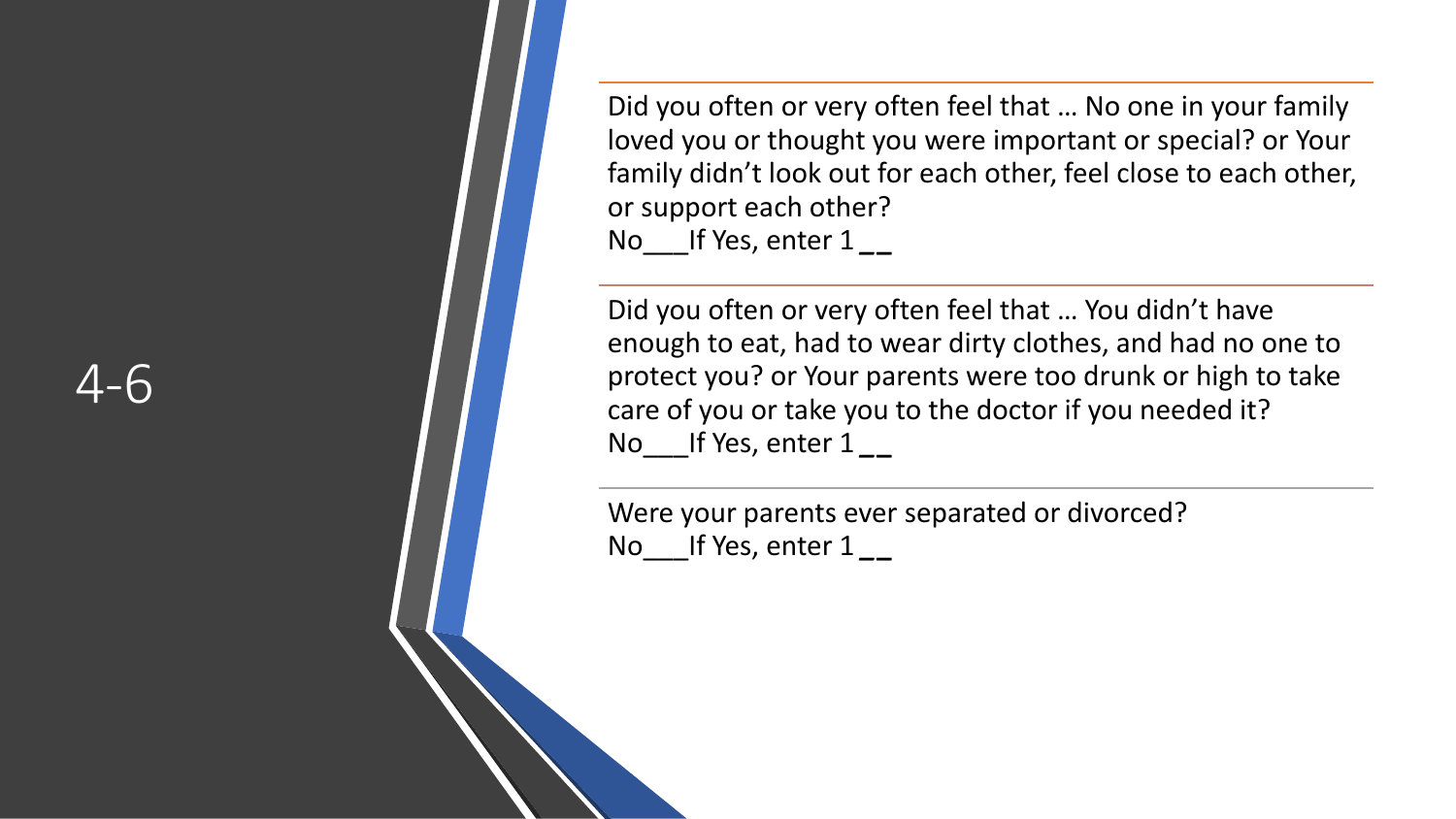Was your mother or stepmother:

Often or very often pushed, grabbed, slapped, or had something thrown at her? or Sometimes, often, or very often kicked, bitten, hit with a fist, or hit with something hard? or Ever repeatedly hit over at least a few minutes or threatened with a gun or knife? No\_\_\_If Yes, enter 1 *\_* **\_**

Did you live with anyone who was a problem drinker or alcoholic, or who used street drugs? No\_\_\_If Yes, enter 1 *\_* **\_**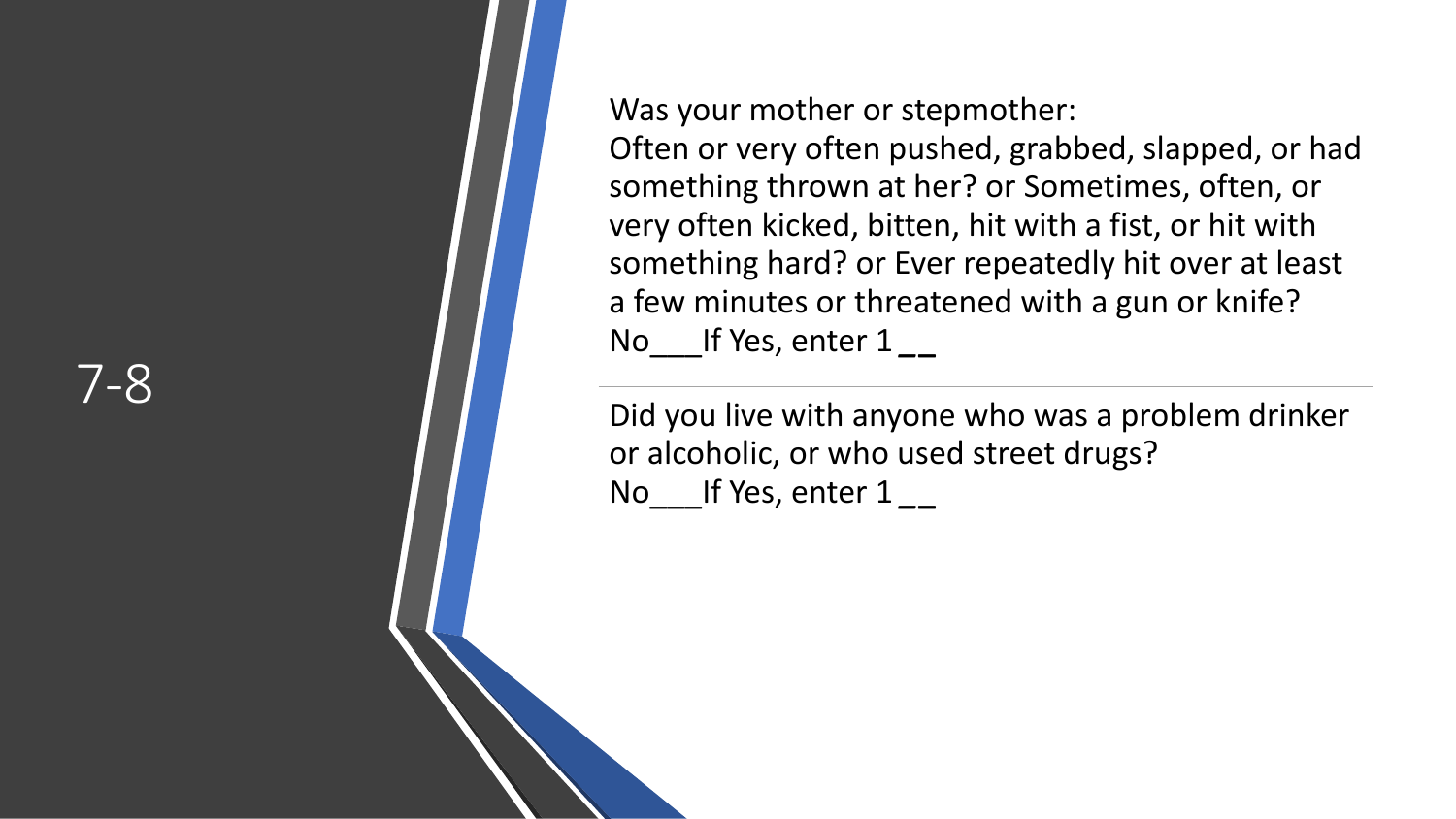Was a household member depressed or mentally ill, or did a household member attempt suicide? No If Yes, enter 1 *\_***\_**

Did a household member go to prison? No\_\_\_If Yes, enter 1 *\_***\_**

Now add up your "Yes" answers: *\_* This is your ACE Score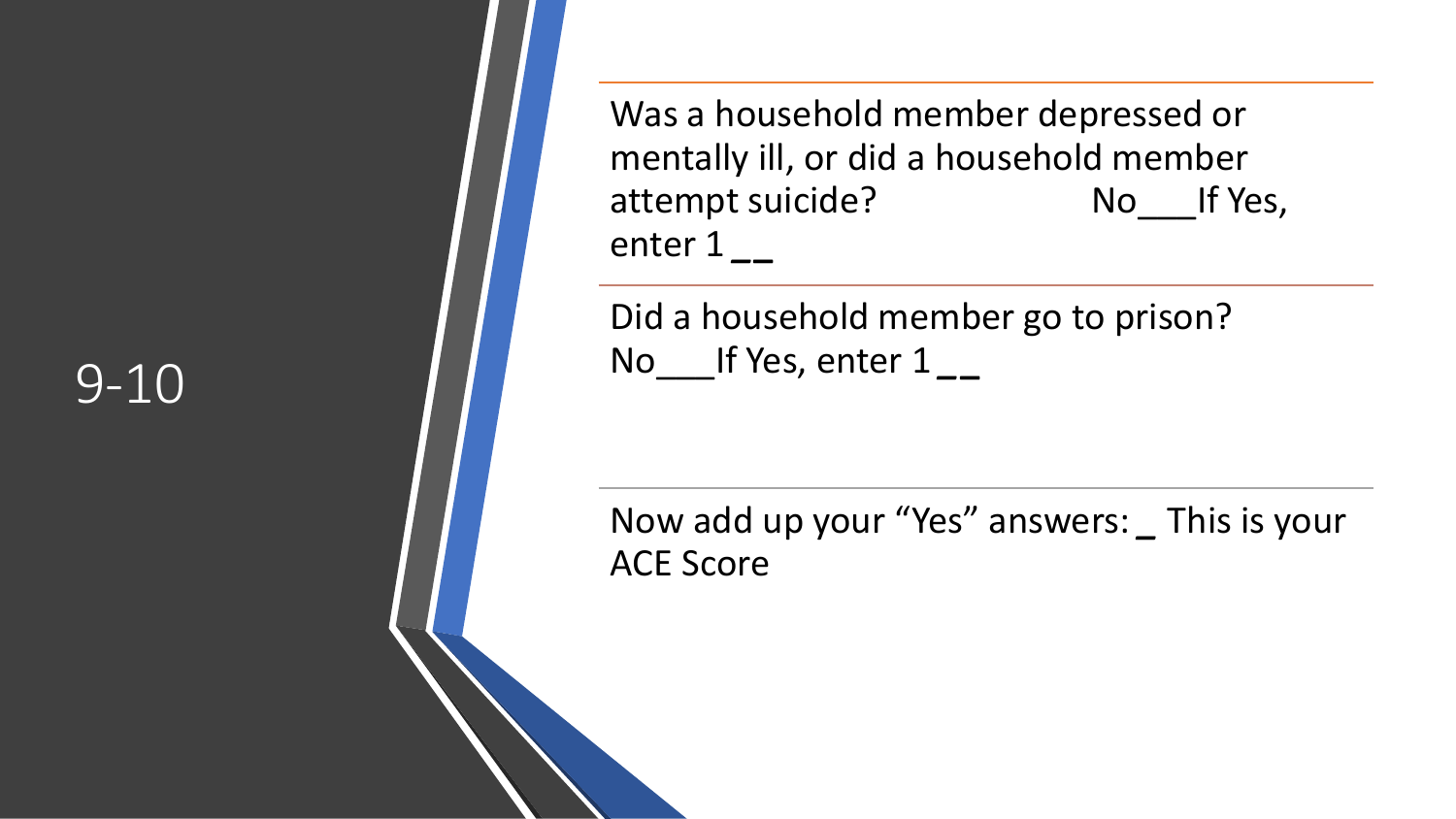

• The CDC's Adverse Childhood Experiences Study ([ACE Study](http://www.cdc.gov/ace/index.htm)) [uncovered](http://www.cdc.gov/ace/findings.htm) a stunning link between childhood trauma and the chronic diseases people develop as adults, as well as social and emotional problems. This *[includes](http://www.newyorker.com/reporting/2011/03/21/110321fa_fact_tough)* heart disease, lung cancer, diabetes and many autoimmune diseases, as well as depression, violence, being a victim of violence, and suicide.

#### • **What is ACEs science?**

• ACEs science refers to the research on the prevalence and consequences of adverse childhood experiences, and what to do to prevent them. It comprises: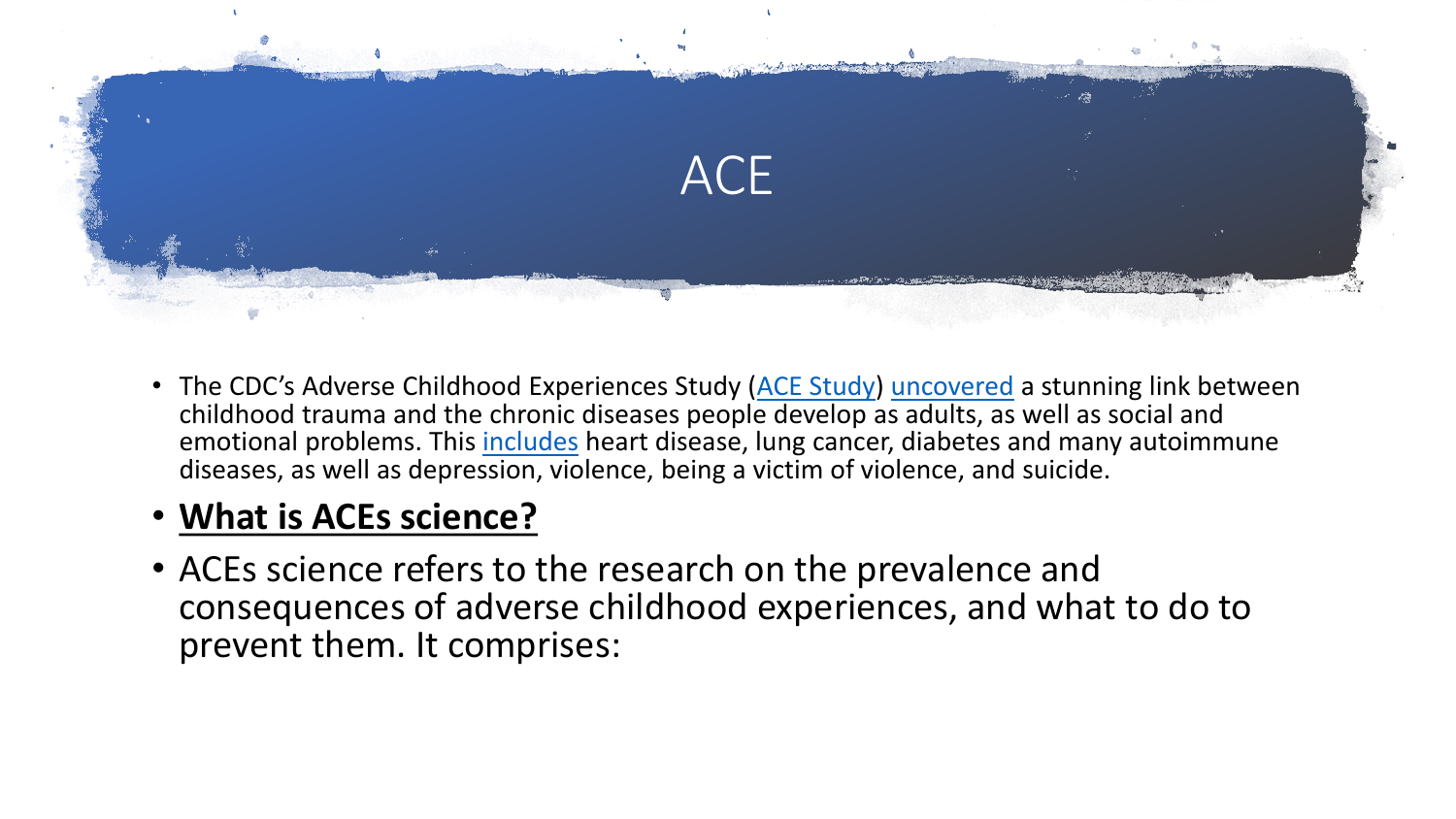# **ACE**

- The CDC -Kaiser Permanente ACE Study and subsequent surveys that show that most people in the U.S. have at least one ACE, and that people with four ACEs including living with an alcoholic parent, racism, bullying, witnessing violence outside the home, physical abuse, and losing a parent to divorce — have a huge risk of adult onset of chronic health problems such as heart disease, cancer, diabetes, suicide, and alcoholism.
- Brain science (neurobiology of toxic stress) how toxic stress caused by ACEs damages the function and structure of kids' developing brains.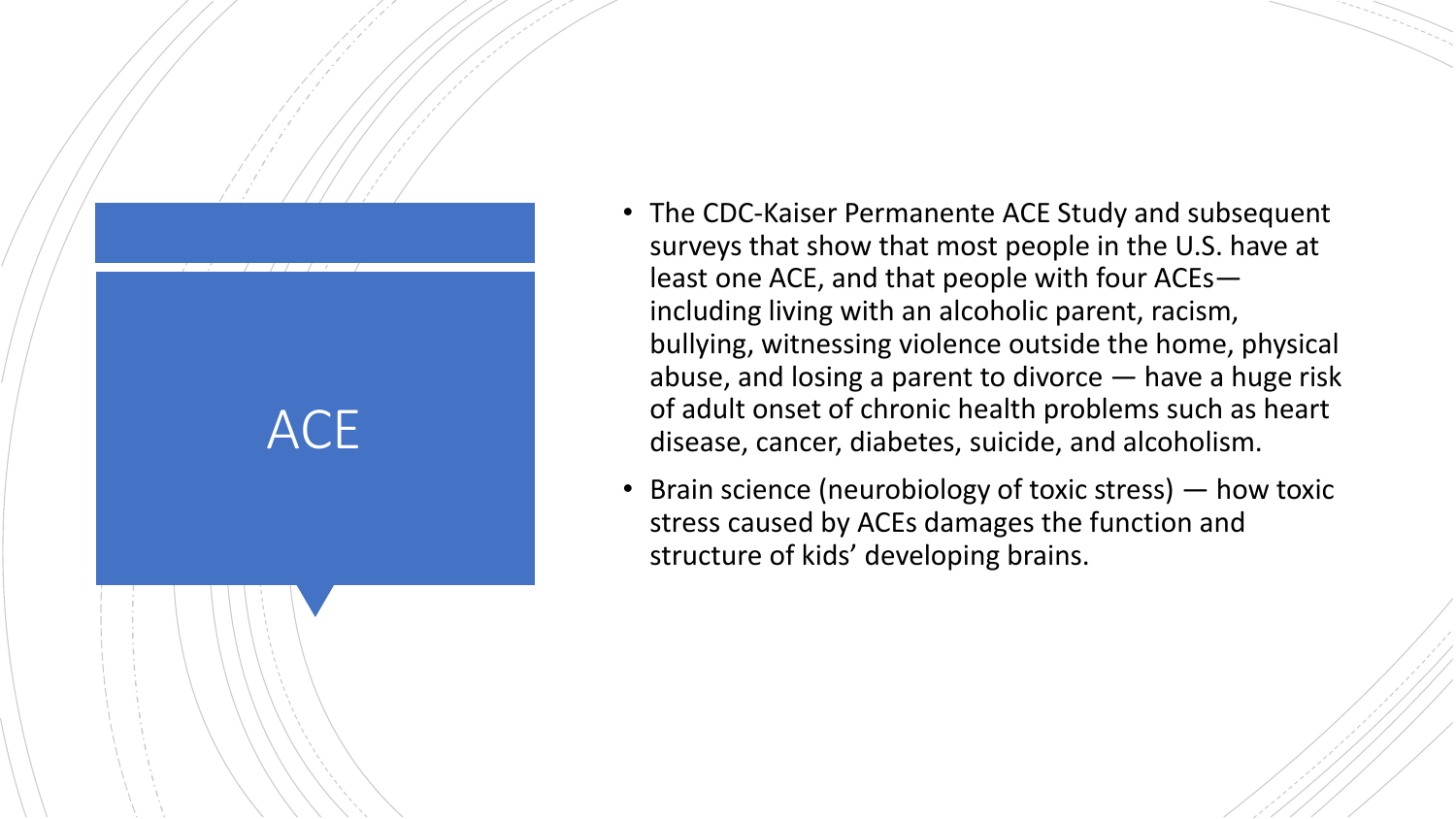

#### ACE & TOXIC STRESS

- Health consequences how toxic stress caused by ACEs affects short- and long-term health, and can impact every part of the body, leading to autoimmune diseases, such as arthritis, as well as heart disease, breast cancer, lung cancer, etc.
- Historical and generational trauma (epigenetic consequences of toxic stress) how toxic stress caused by ACEs can alter how our DNA functions, and how that can be passed on from generation to generation.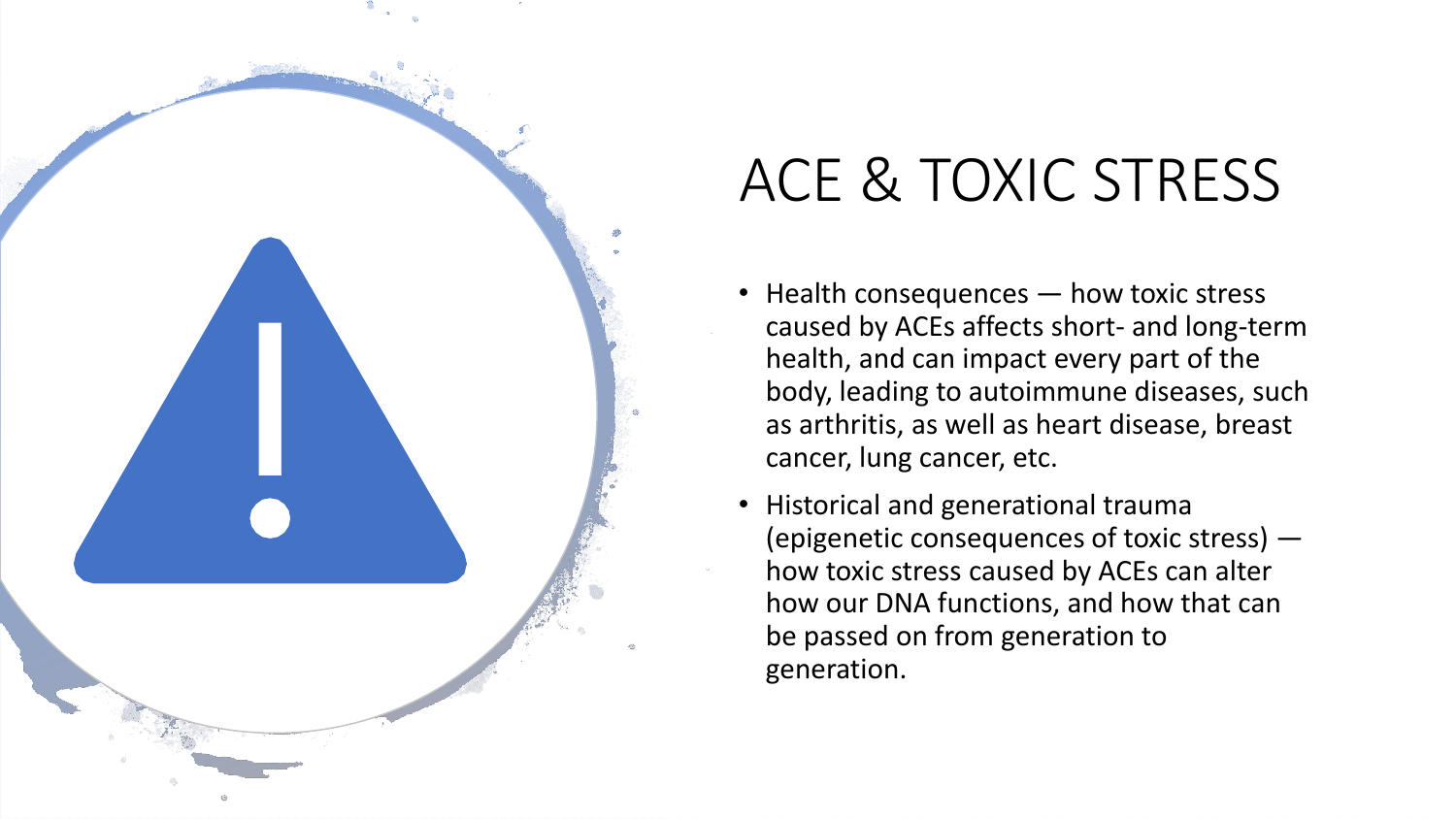#### RESILIENCE & ACE

• Resilience research and practice — Building on the knowledge that the brain is plastic and the body wants to heal, this part of ACEs science includes evidencebased practice, as well as practice-based evidence by people, organizations and communities that are integrating trauma-informed and resilience-building practices. This ranges from looking at how the brain of a teen with a high ACE score can be healed with cognitive behavior therapy, to how schools can integrate trauma-informed and resilience-building practices that result in an increase in students' scores, test grades and graduation rates.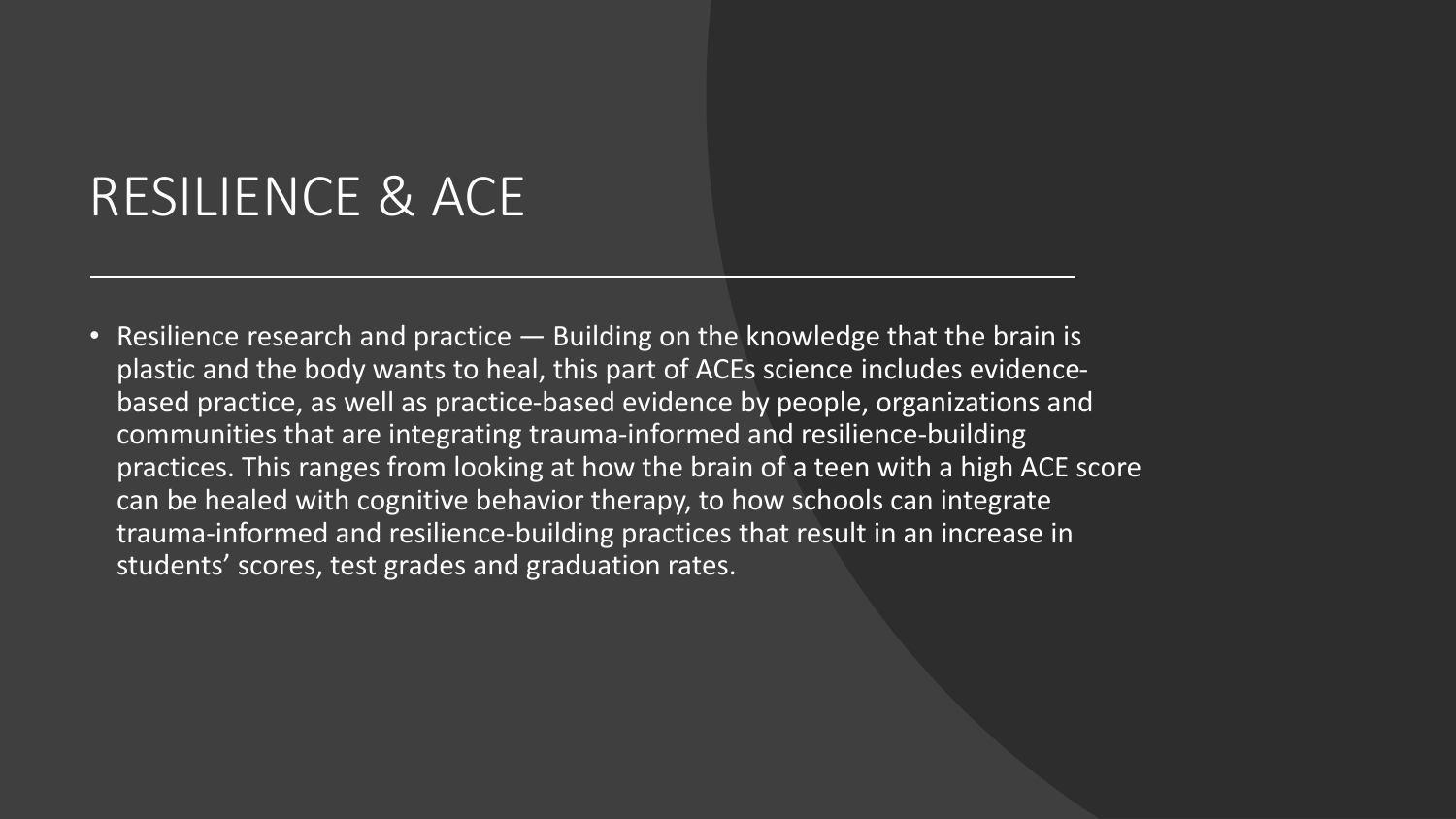## THE DEVELOPING BRAIN

• ACEs are adverse childhood experiences that harm children's developing brains and lead to changing how they respond to stress and damaging their immune systems so profoundly that the effects show up decades later. ACEs cause much of our burden of chronic disease, most mental illness, and are at the root of most violence.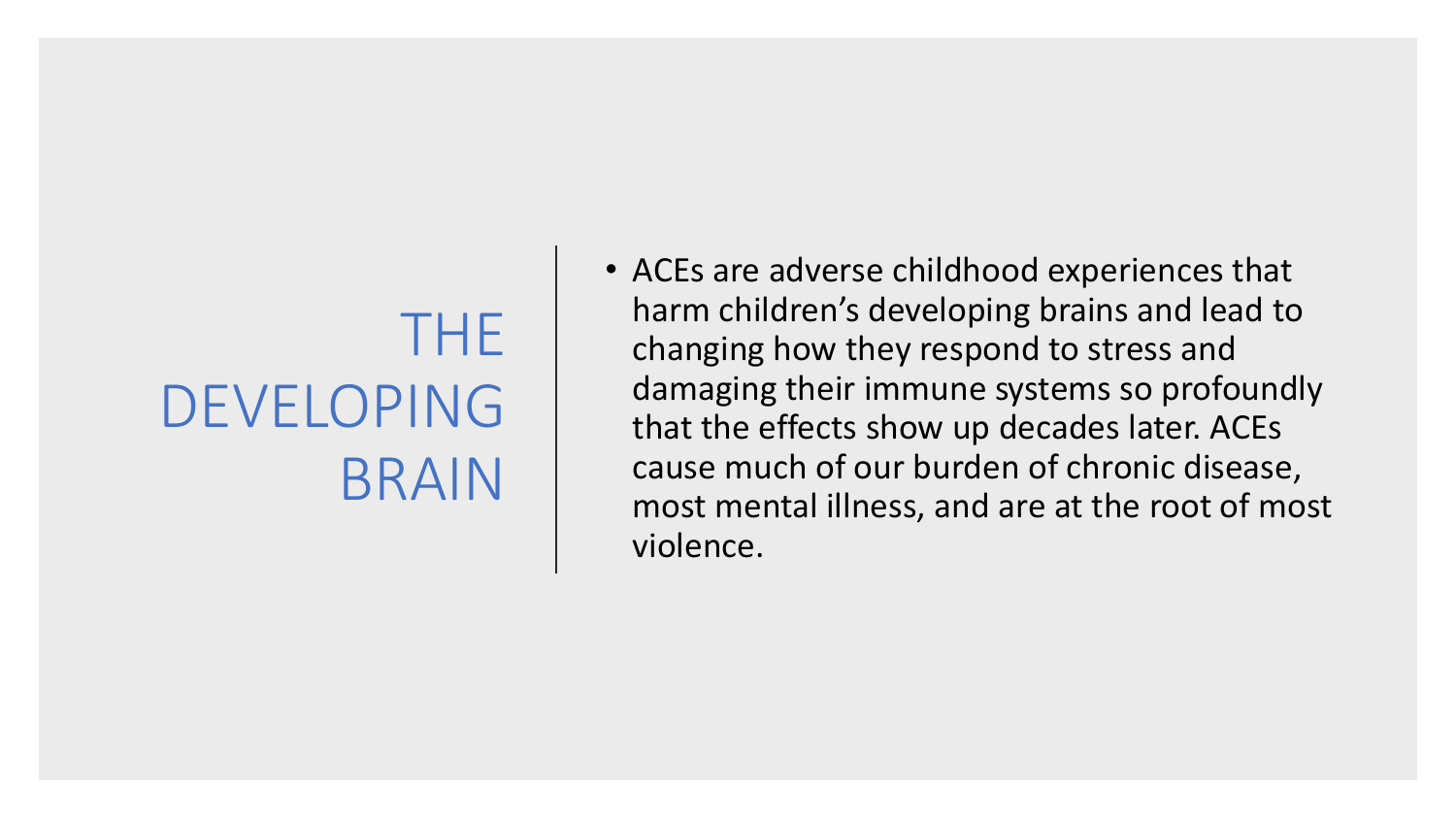• "ACEs" comes from the [CDC-Kaiser Adverse Childhood Experiences Study,](http://www.cdc.gov/violenceprevention/acestudy/) a groundbreaking public health study that discovered that childhood trauma leads to the adult onset of chronic diseases, depression and other mental illness, violence and being a victim of violence, as well as financial and social problems. The ACE Study [has published about 70 research papers since 1998](http://www.cdc.gov/violenceprevention/acestudy/publications.html). Hundreds of additional research papers based on the ACE Study have also been published.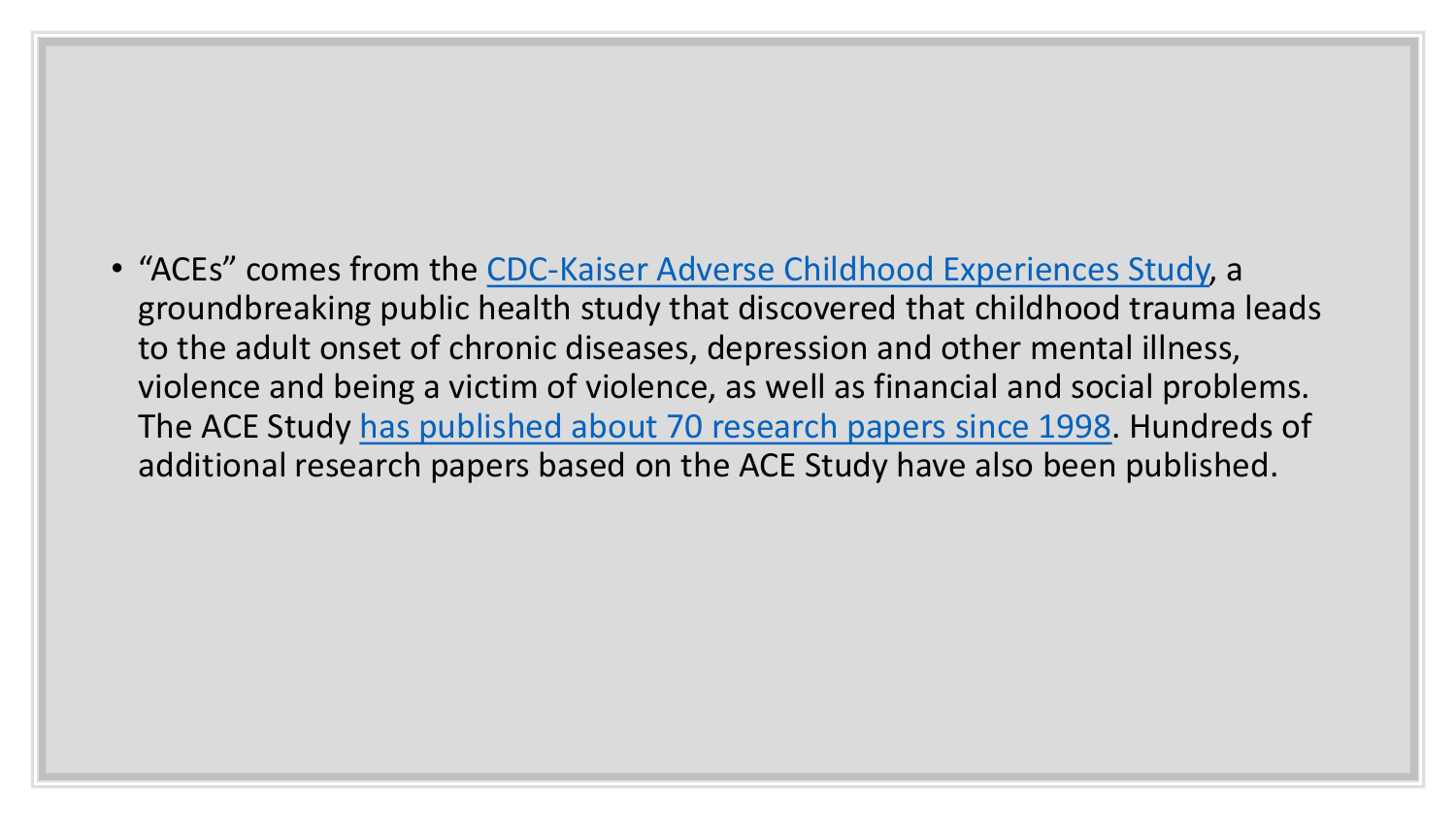#### ACE

- The first research results [were published in 1998, followed by more than 70 other](https://acestoohigh.com/research/)  publications through 2015. They showed that:
- childhood trauma was very common, even in employed white middle-class, collegeeducated people with great health insurance;
- there was a direct link between childhood trauma and adult onset of chronic disease, as well as depression, suicide, being violent and a victim of violence;
- more types of trauma increased the risk of health, social and emotional problems.
- people usually experience more than one type of trauma rarely is it only sex abuse or only verbal abuse.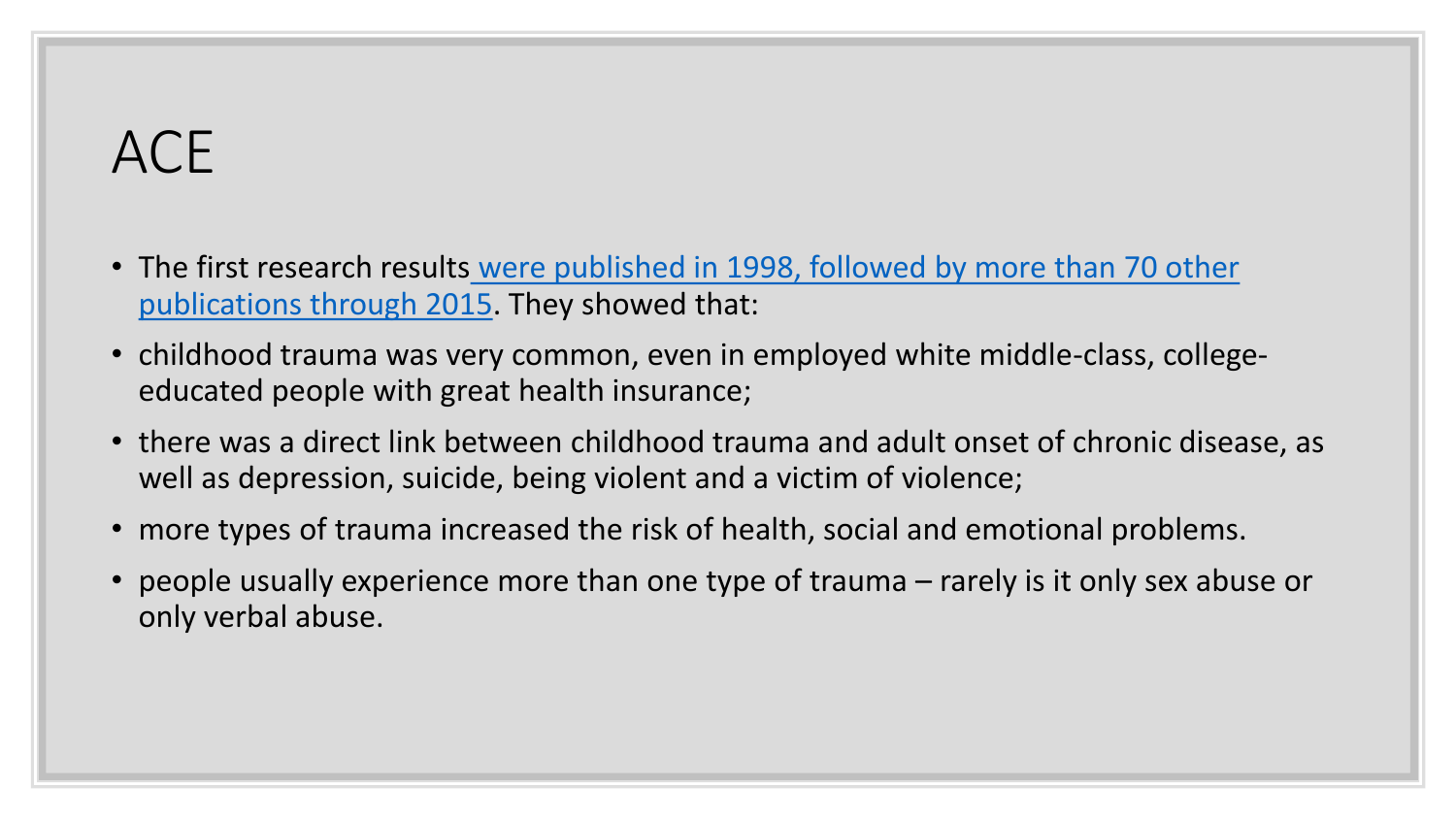## Childhood Toxic Stress

• The study's researchers came up with an ACE score to explain a person's risk for chronic disease. Think of it as a cholesterol score for childhood toxic stress. You get one point for each type of trauma. The higher your ACE score, the higher your risk of health and social problems. (Of course, other types of trauma exist that could contribute to an ACE score, so it is conceivable that people could have ACE scores higher than 10; however, the ACE Study measured only 10 types.)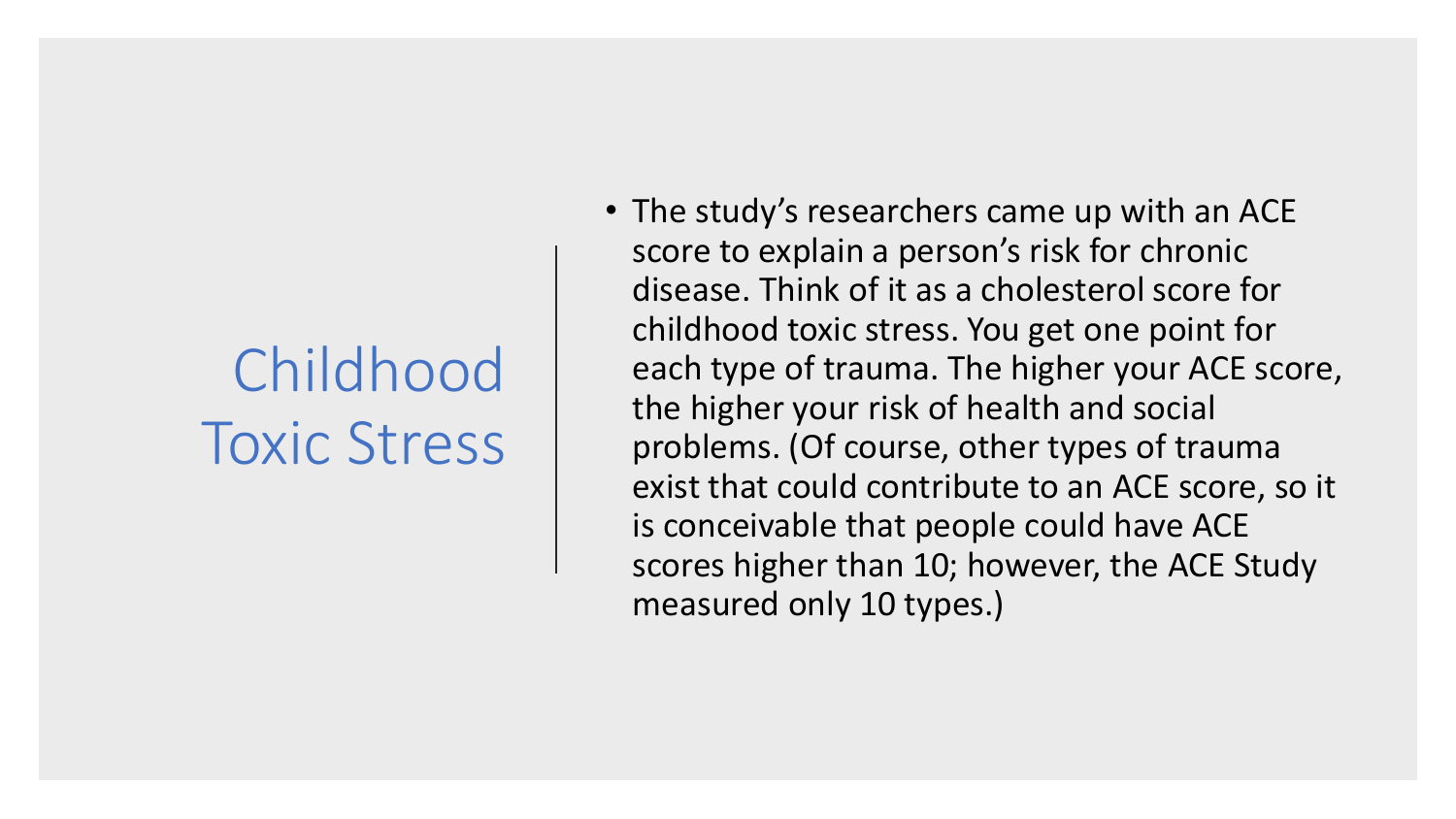#### ACE SCORE

As your ACE score increases, so does the risk of disease, social and emotional problems. With an ACE score of 4 or more, things start getting serious. The likelihood of chronic pulmonary lung disease [increases](https://acestoohigh.com/category/ace-study/) 390 percent; hepatitis, 240 percent; depression 460 percent; attempted suicide, 1,220 percent.

The study's participants were 17,000 mostly white, middle and upper-middle class collegeeducated San Diegans with good jobs and great health care – they all belonged to the Kaiser Permanente health maintenance organization.)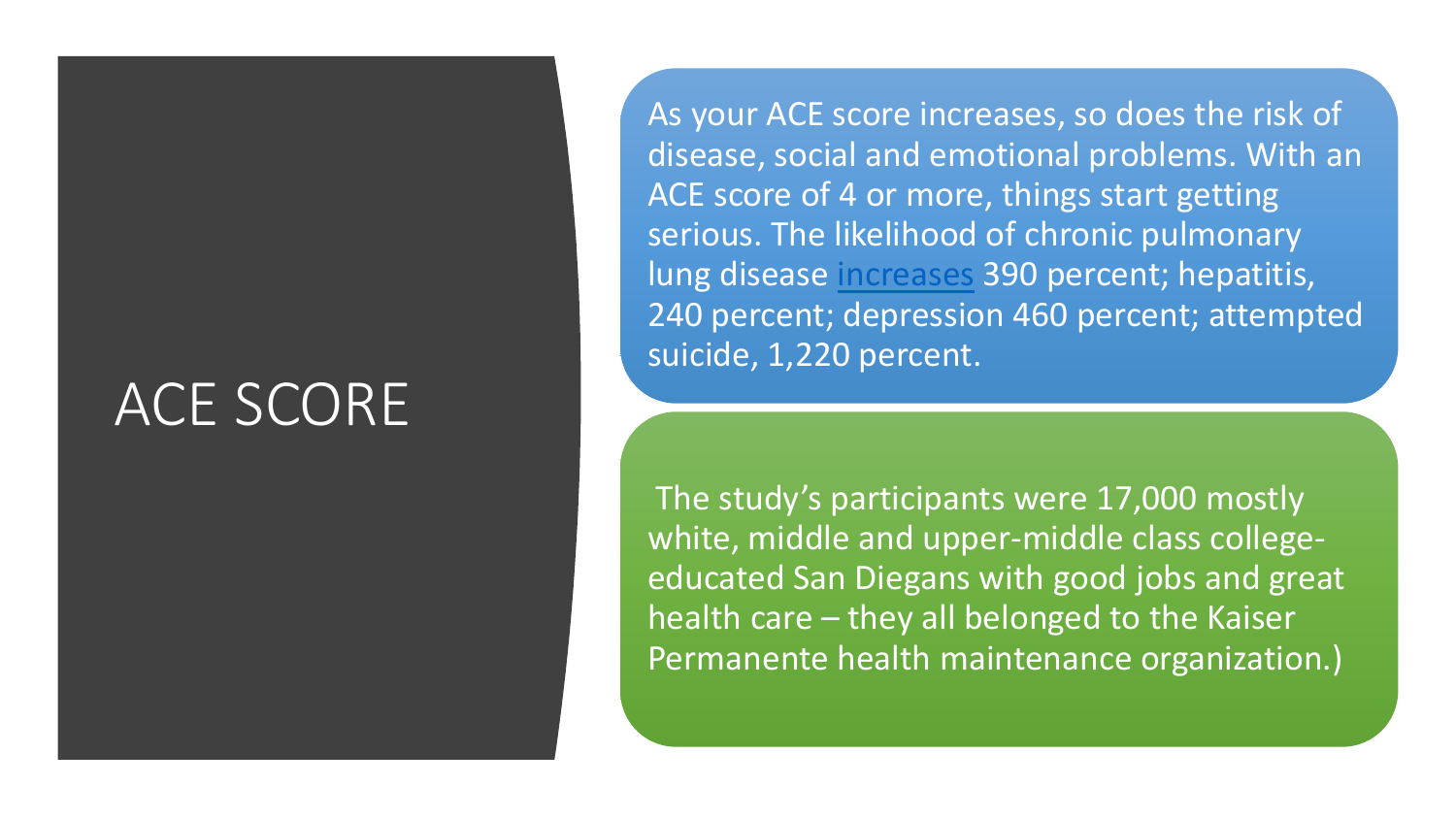## **Adult Alcoholism**

**STATE** 

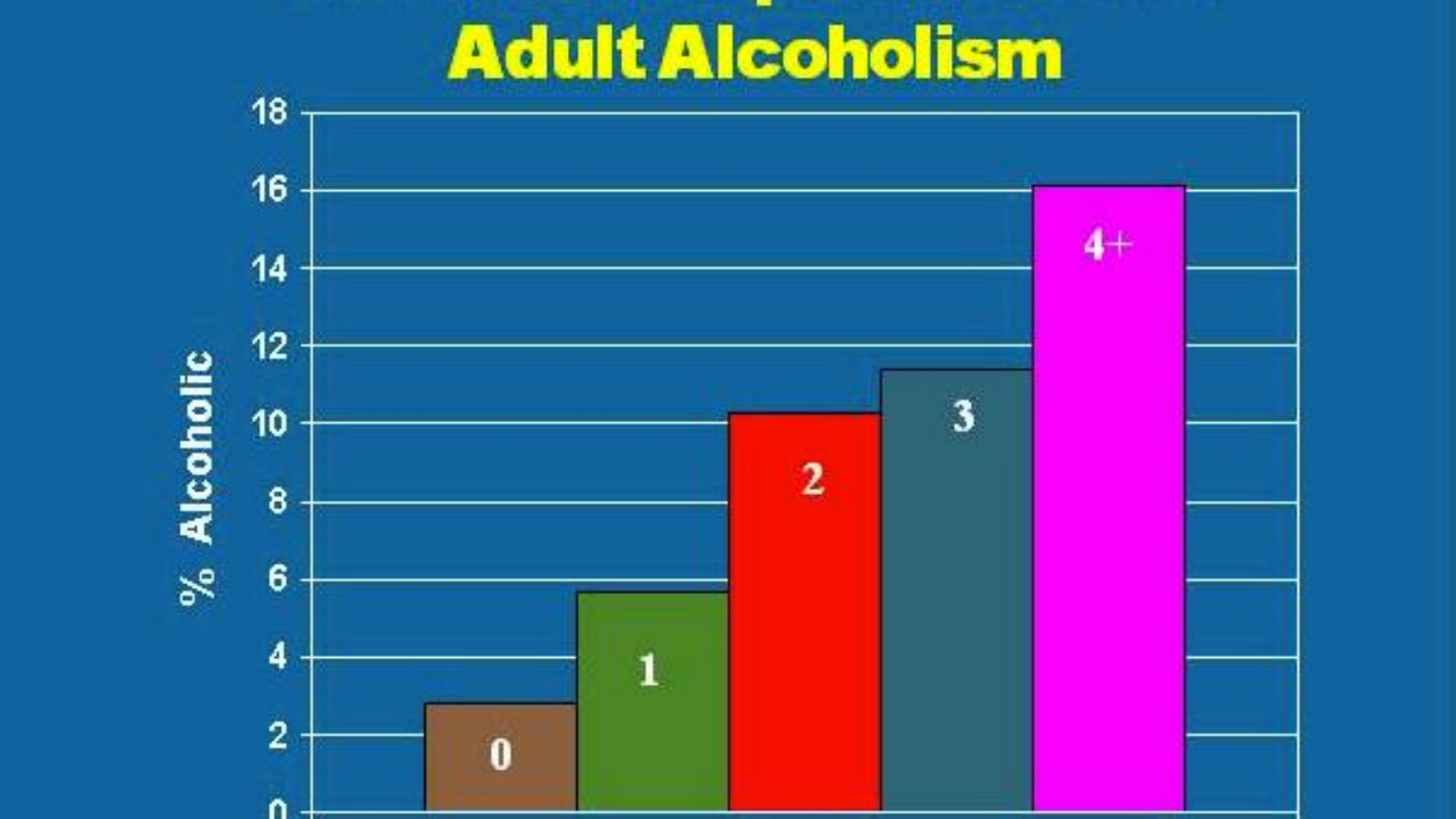#### **Childhood Experiences Underlie Chronic Depression**

MentalHealth

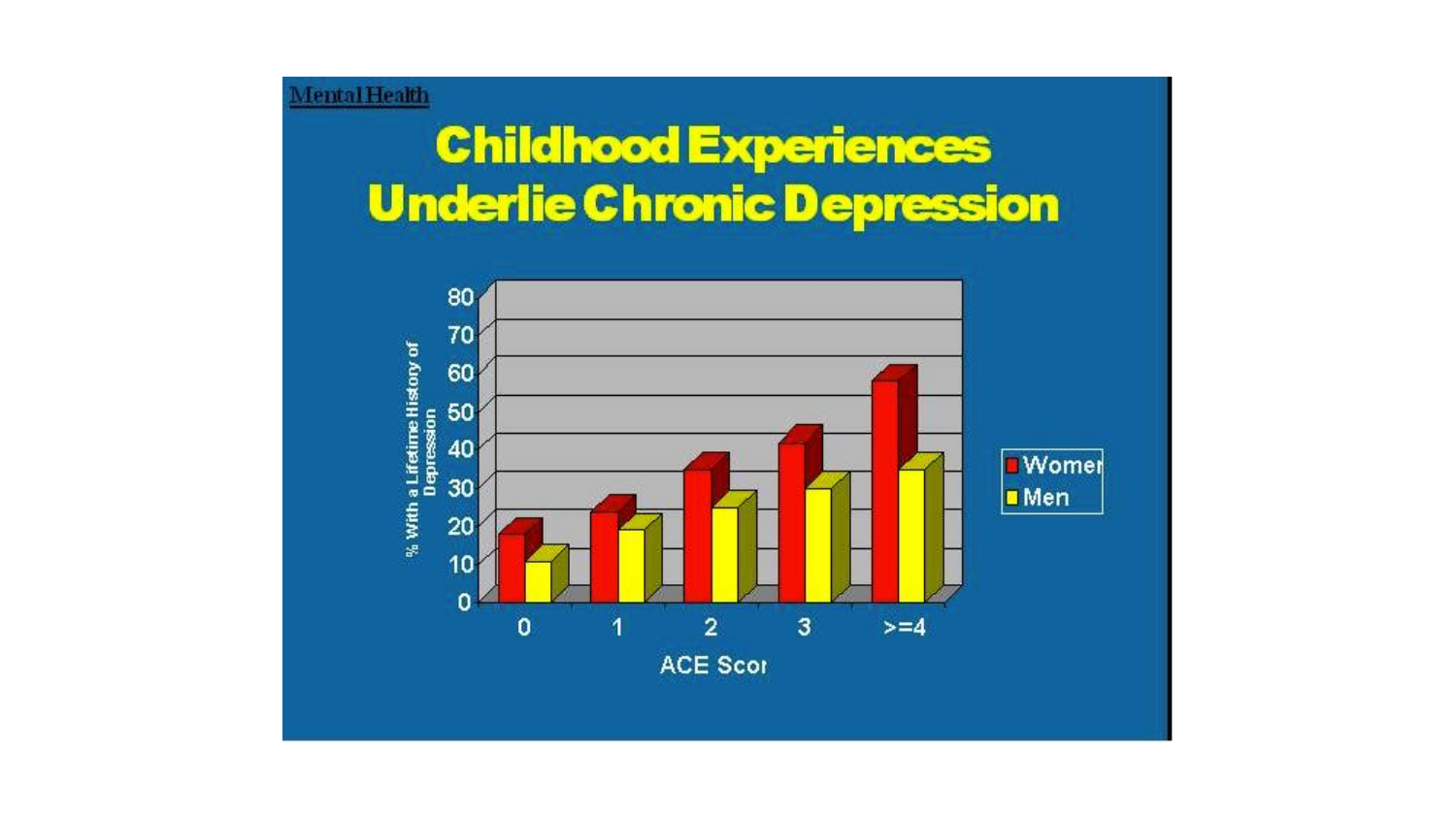#### **Antidepressant Prescriptions** approximately 50 years later

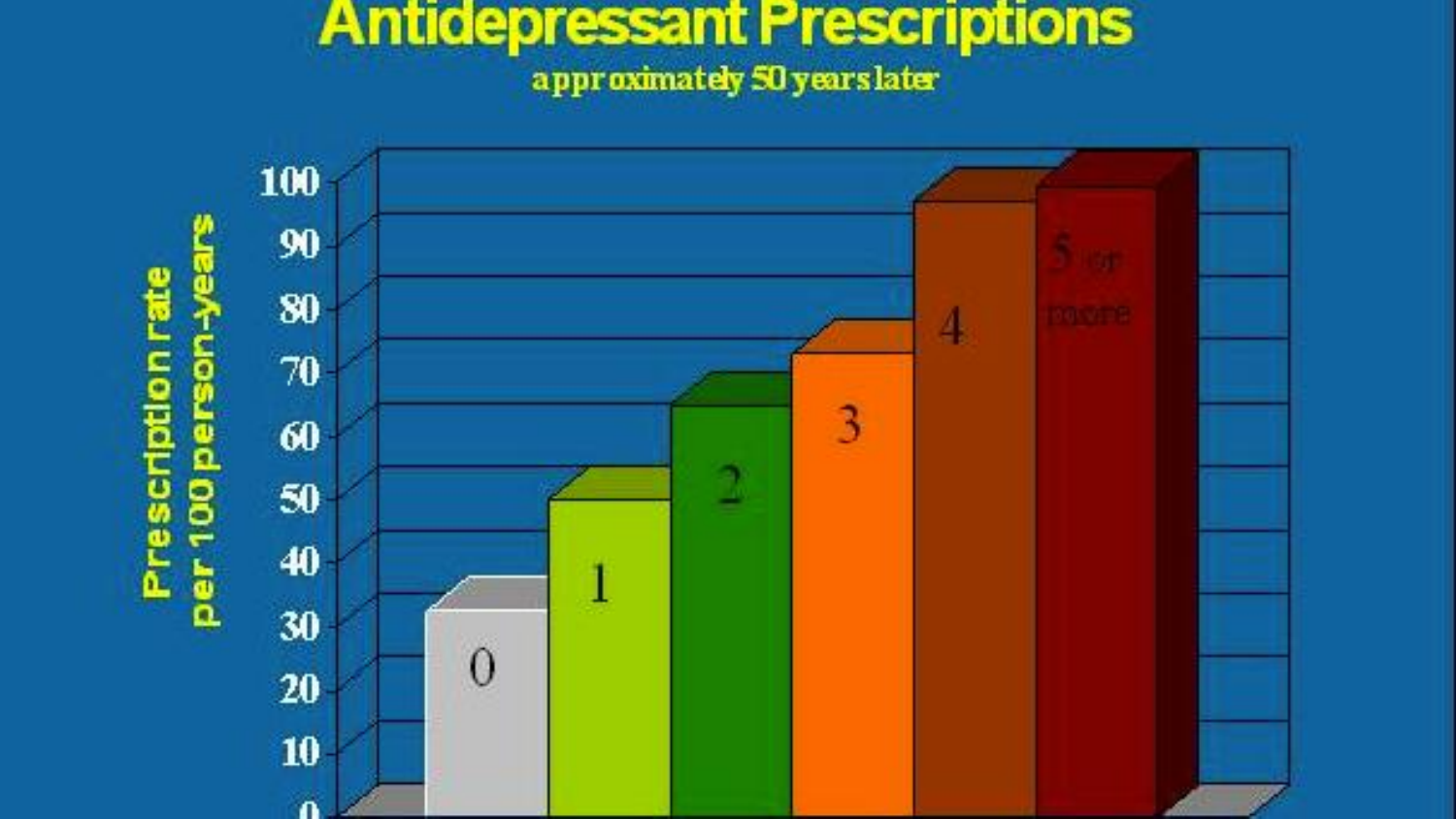# Risk of *Perpetrating* Domestic Violence

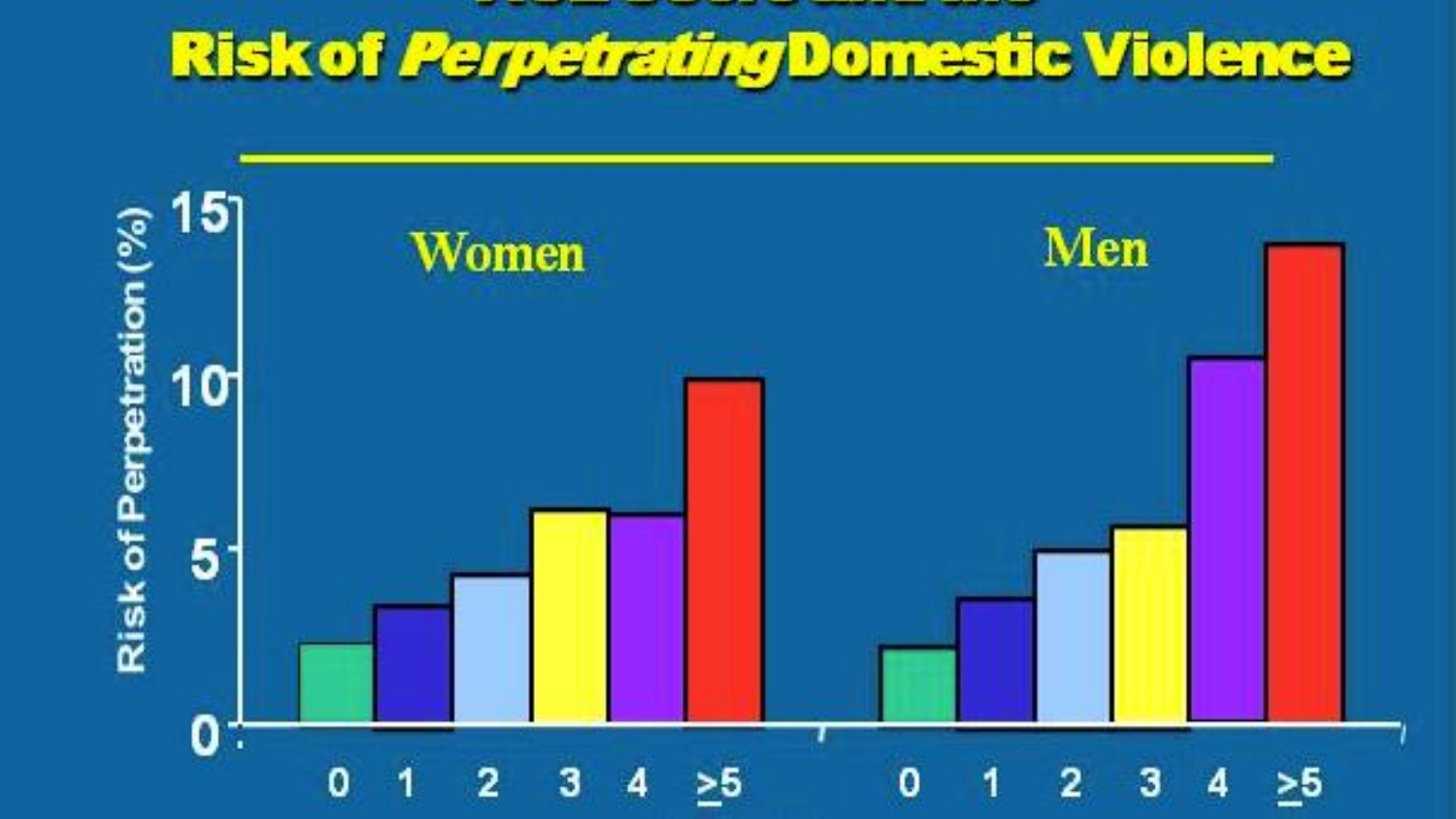#### The ACE Score and the Prevalence of Liver **Disease (Hepatitis/Jaundice)**

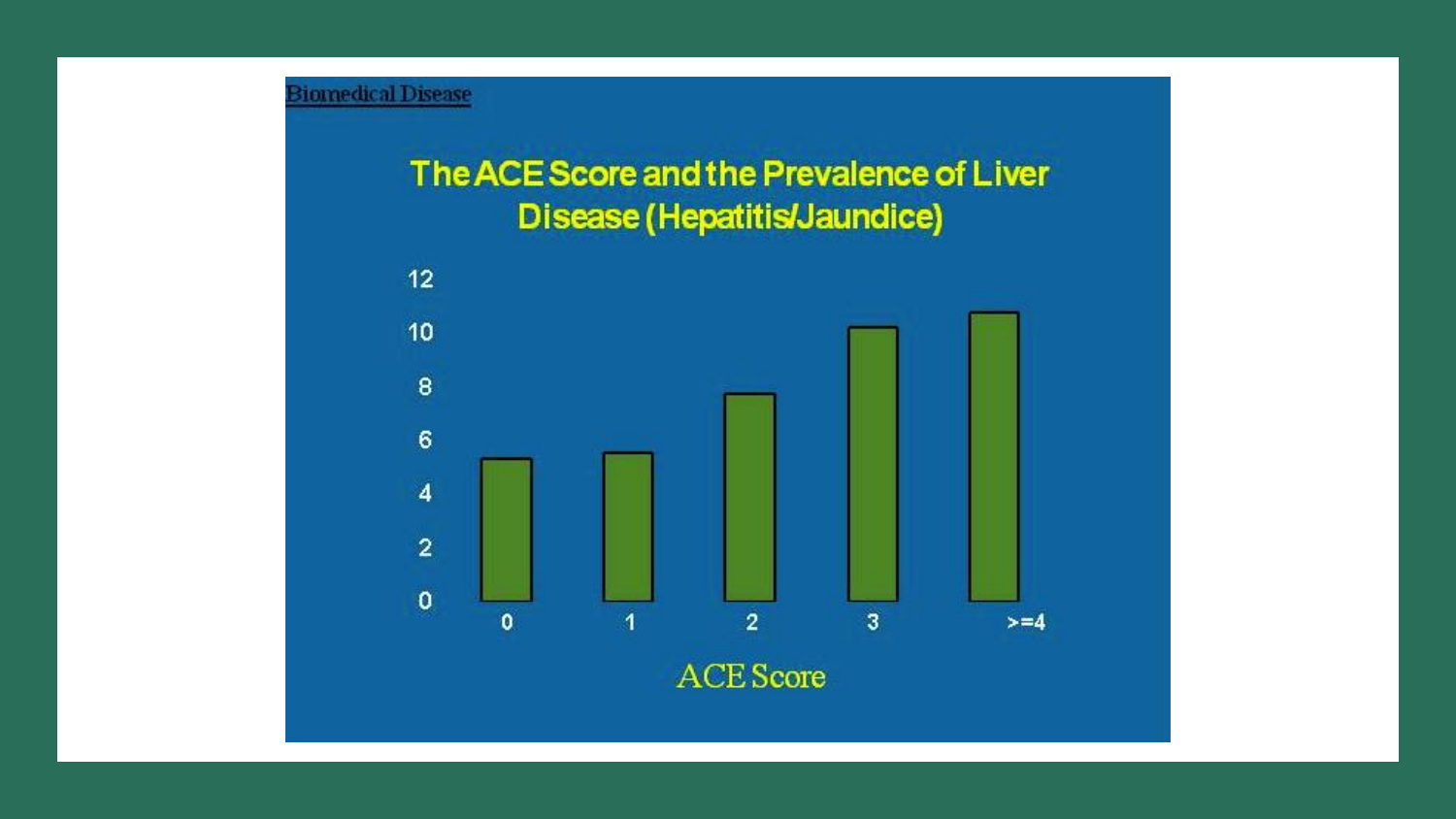## **Adverse Childhood Experiences** vs. Smoking as an Adult

**Health Risks** 

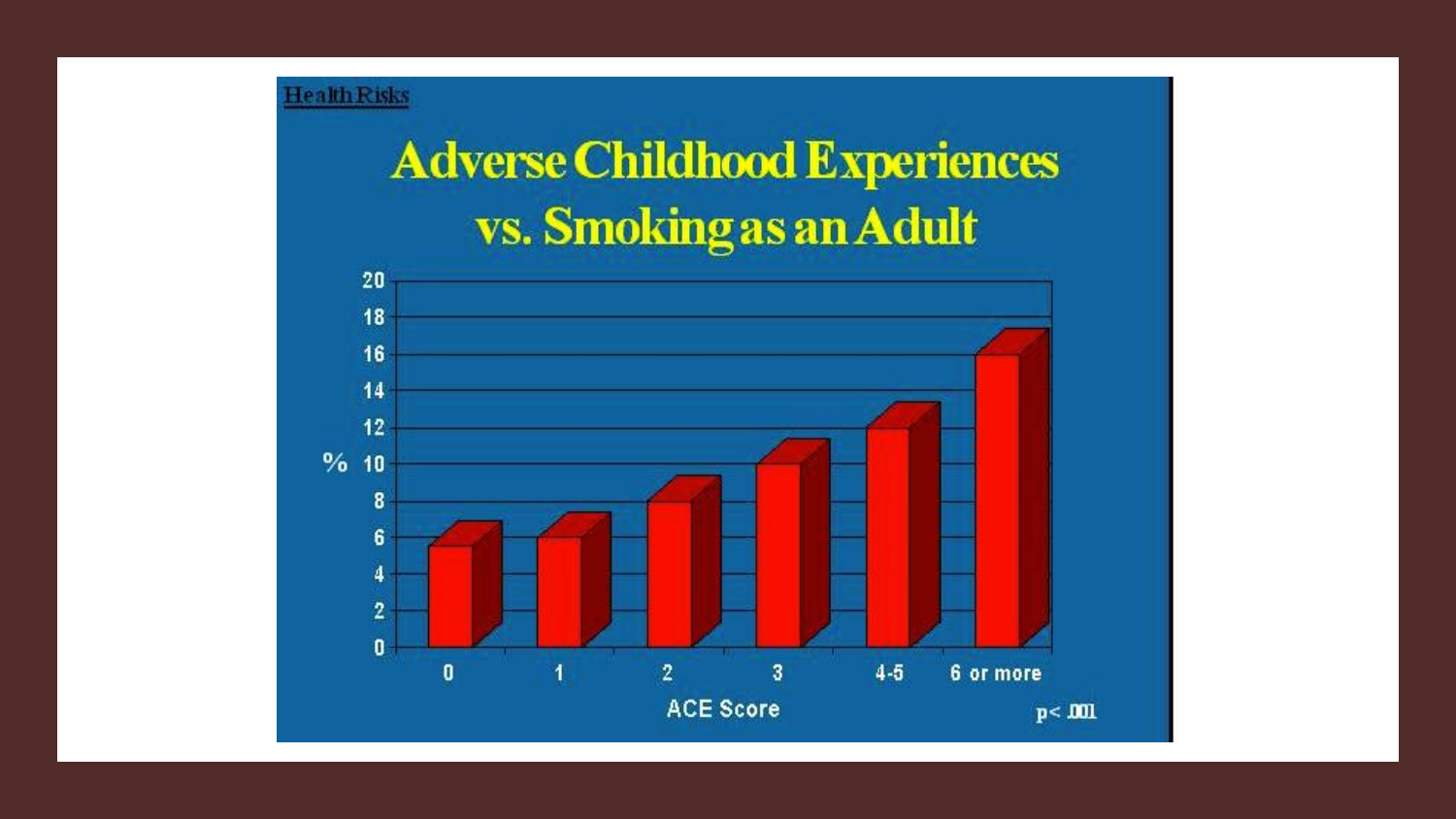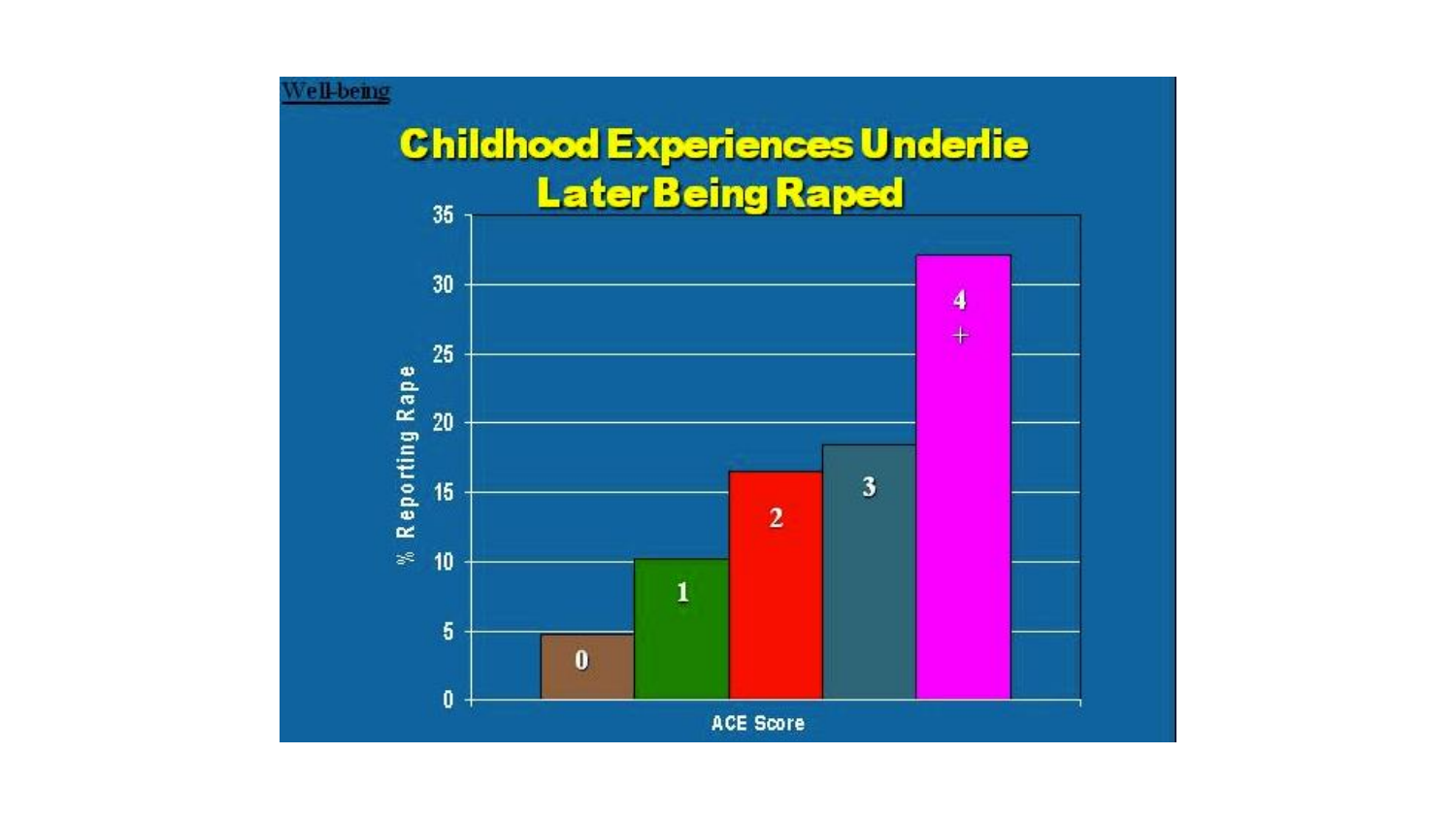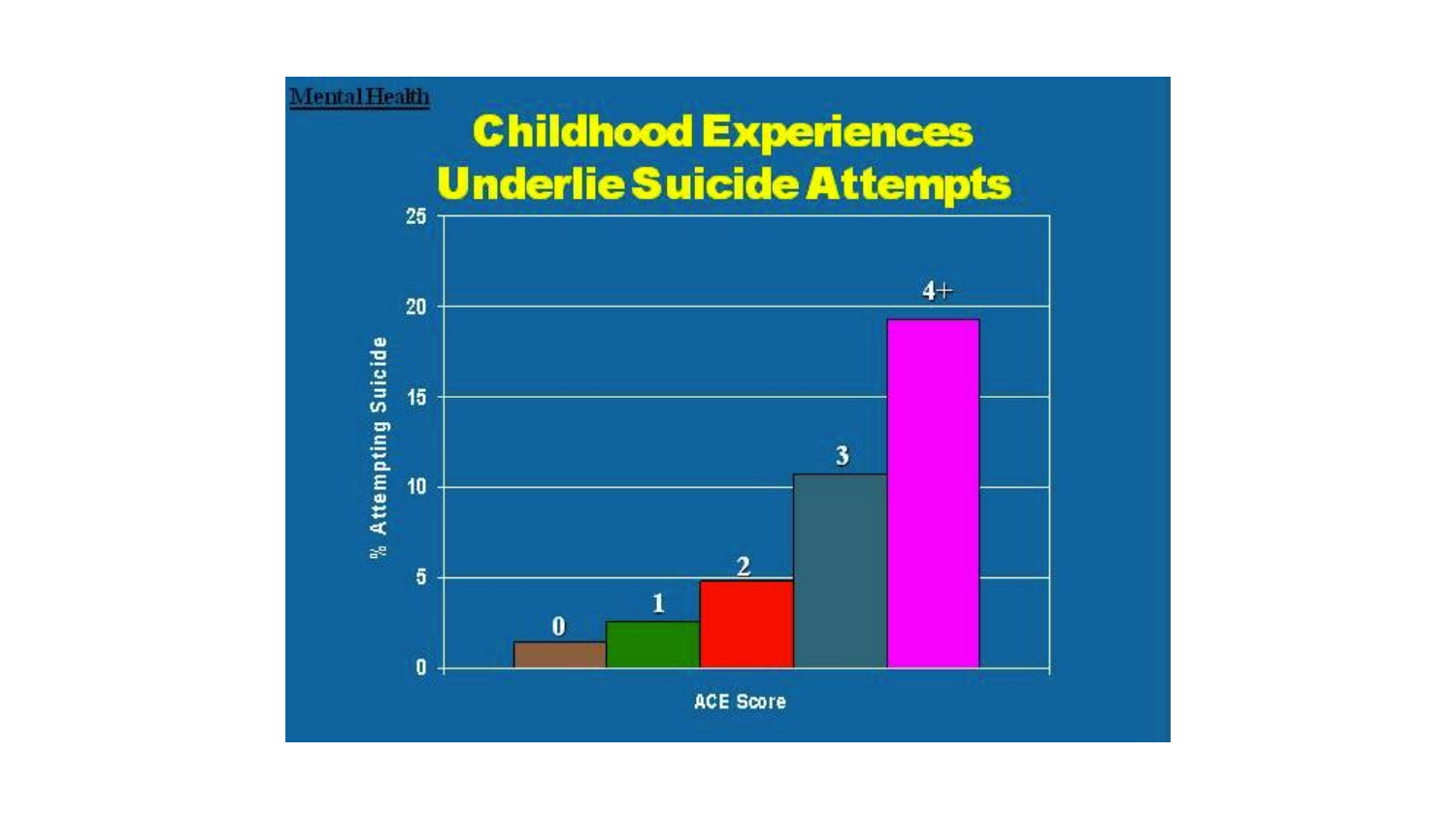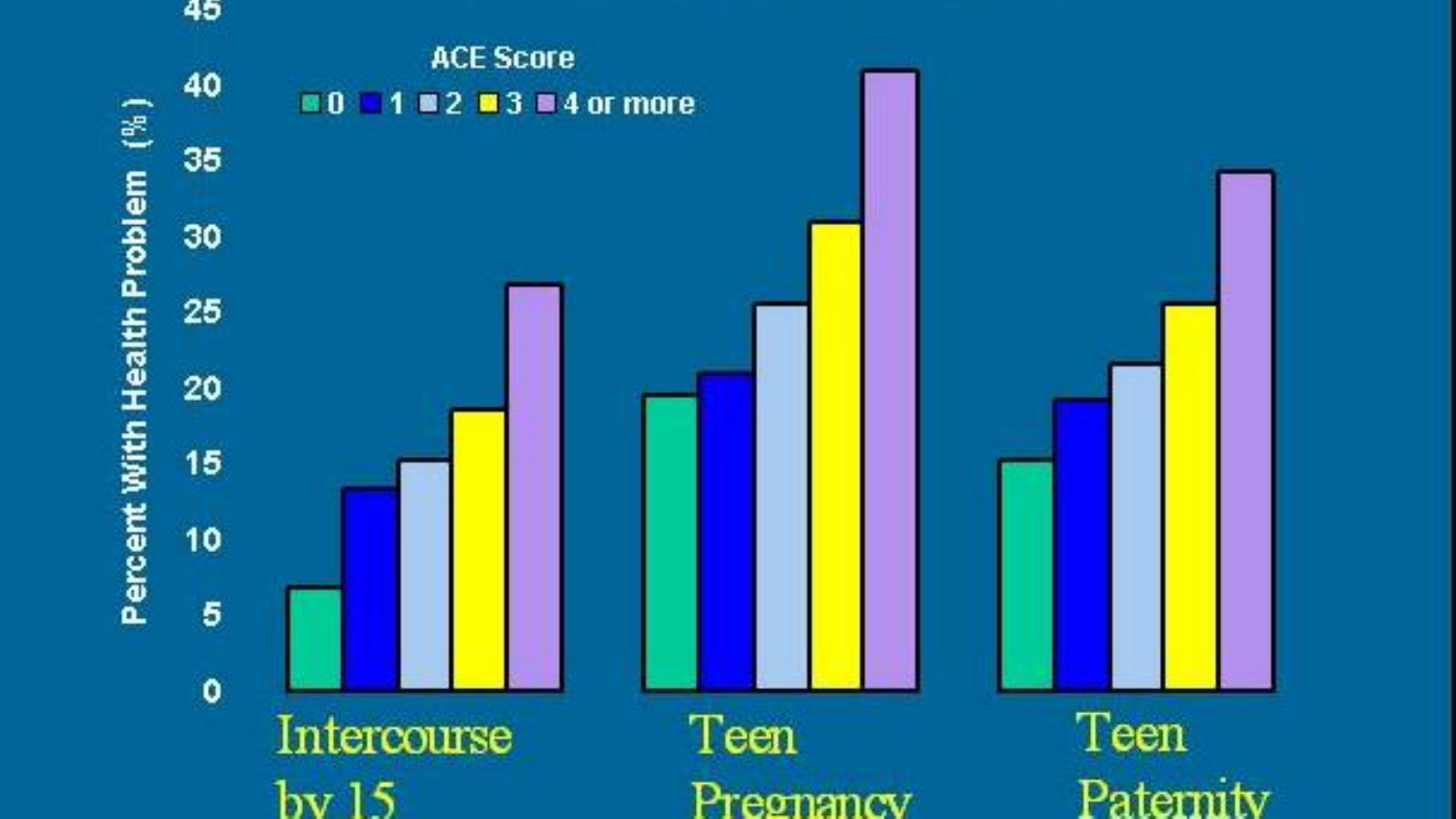

• At the same time that the ACE Study was being done, parallel research on kids' brains found that toxic stress [physically damages a child's developing](http://developingchild.harvard.edu/) brain.